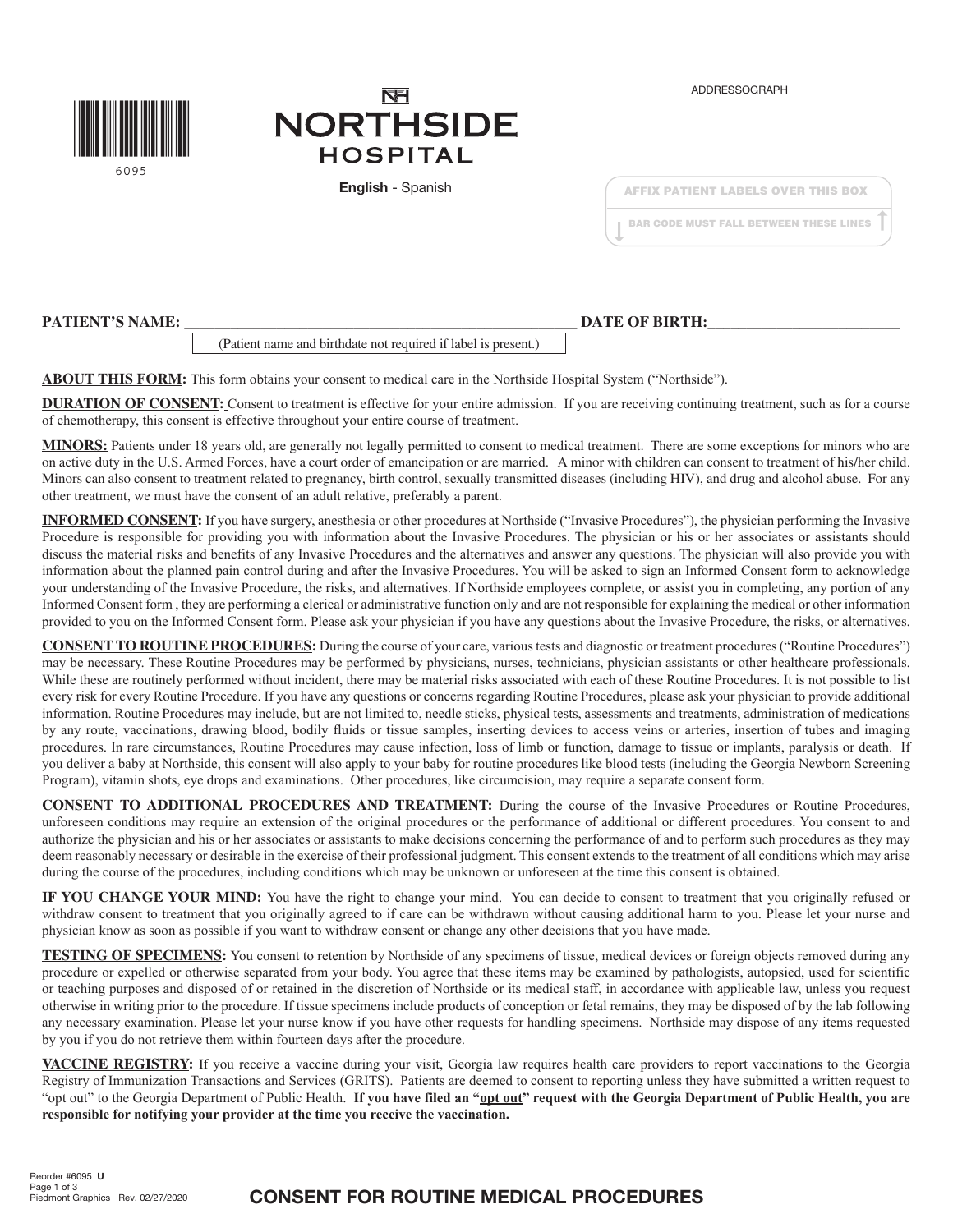**MEDICATIONS FROM OUTSIDE SOURCE:** Northside policy prohibits the use of any drugs, supplements and herbal preparations ("medications") within a Northside facility by an inpatient unless those items were dispensed by the Northside pharmacy. This policy has been adopted to insure that medications are safe, free of contaminants, and dispensed in accordance with state and federal laws. If you have brought medications to Northside and wish to take these medications while an inpatient, observation patient or patient in the extended recovery unit, you must notify nursing staff and complete additional documentation about those items. If you will be receiving outpatient services, you are responsible for notifying the physician about medications that you are taking and for following the physician's instructions. If the physician requests that you bring the medication to Northside and take it before or after the procedure, Northside may request to examine it before it is taken so that it can be documented in the medical record, but Northside is not responsible for the safety or proper dispensing of such medication. Northside may also obtain information about your prescriptions from your pharmacy or other programs and databases.

**TELEHEALTH:** You consent to telehealth consultations recommended by your physician. During the consultation, your medical history and test results may be discussed with Georgia licensed health professionals through telecommunication technology. In some cases, a physical exam will be performed. Unless you object, a non-medical technician may be present to assist with the technology and audio or video recordings may be taken. You can withhold or withdraw consent to the telehealth consultation at any time without affecting your right to future care, or risking the loss of any Medicaid benefits to which you may be entitled. If you do not consent to a telehealth consultation, some services may not be available at all Northside locations. You have been informed of available alternative options, which may include in-person services. All state and federal laws, including privacy and confidentiality, apply to records of the telehealth consultation. The consulting physician will inform you of any other risks or benefits of the telehealth consultation. You have the right to see appropriately trained staff in-person immediately after the telehealth consultation if an urgent need arises. **If you do NOT consent to telehealth consultations, please cross out and initial this paragraph.**

**HOSPITAL'S ROLE IN TEACHING:** Northside is engaged in health care education. At times, care, examination and treatment may be delivered by students or medical residents (physicians in training) under the supervision of the physicians or hospital personnel. Students will never have primary responsibility for your care; fully licensed health care professionals will be supervising the students and available to assist you. **If you do NOT want students involved in your care, please cross out and initial this paragraph.**

**MANUFACTURER'S REPRESENTATIVES:** Northside or your physician may request the presence of representatives from medical equipment or drug companies during your procedure. These representatives may assist your physician in selecting devices, drugs, or equipment, or provide advice about a manufacturer's product. **If you do NOT consent to manufacturer's representatives being present during your procedure, please cross out and initial this paragraph.**

**MEDICAL DEVICES:** Federal law requires manufacturers of some medical devices (like pacemakers) to collect the name, address and social security number of patients who receive those devices. This information is used to notify patients of any problems or recalls concerning the implanted device. Federal law also allows you to refuse to release any information to the manufacturer. **If you do NOT consent to the release of information for the purpose described in this paragraph, you are responsible for notifying your physician at the time of the procedure.** 

**TESTING FOR BLOOD-BORNE DISEASES:** Georgia law allows testing for blood-borne diseases in certain situations. For example, if a health care worker is exposed to your blood (e.g., a needle stick), Georgia law provides that your blood may be tested for blood borne diseases, including HIV/AIDS. Also, if you are an obstetrical patient in the third trimester of your pregnancy, or are in pre-term labor during your second trimester, Northside may test you for HIV and syphilis as required by Georgia law. You will be informed of the test results. **If you want to refuse this testing, cross out and initial this paragraph. Northside may still test your blood when required or permitted by Georgia law.** For all other patients, if your physician recommends an HIV test, your physician is responsible for notifying you and giving you an opportunity to refuse the test.

#### **PHOTOGRAPHY AND RECORDING:**

By signing below, you consent to being photographed and recorded by Northside, physicians or other health care providers for purposes of ensuring proper patient identification or for medical documentation, care or treatment. You acknowledge that such photographs or electronic recordings and related information may be used for internal operation purposes of Northside including, but not limited to, training, quality assessment and improvement activities, case management, or other purposes that do not include treatment. Additionally, if, in the judgment of your physician, medical research, education or science will benefit by their use, photographs and related information may be published in professional journals or medical books, or used for any similar purpose in the interest of medical education, knowledge or research; provided, however, that in any such publication or use, you will not be identified. Please speak with your physician if you have questions about photographs or recordings. Northside has contracted with a private company to photograph newborns for security purposes. The company will be provided the minimum information necessary to provide the service and security photos and other information available to the company will be subject to applicable privacy laws. **If you do NOT consent to your physician taking photographs and recordings for the purposes indicated in this paragraph, please cross out and initial this paragraph.**

**POST-PROCEDURE TRANSPORTATION:** If you have surgery or another procedure under anesthesia or moderate sedation, you should not drive for at least twenty-four hours after the procedure because of the effect of the anesthesia/sedation on your judgment and reflexes. If you are given oral sedatives to relax you during the procedure, you should follow your physician's instructions about driving or other activities. If you are having an outpatient procedure under anesthesia or moderate sedation, you must identify an adult who will be responsible for your transportation and must provide Northside with instructions on how to reach that person at the time of discharge. If you are unable to arrange transportation, Northside may arrange for you to spend the night at a Northside facility, which will be reflected on your bill. Your failure to arrange transportation or to agree to stay overnight at Northside may result in a delay or cancellation of your procedures or a delay in your release from the facility.

**PRIVACY OF YOURSELF AND OTHERS:** You have been provided with a Notice of Privacy Practices identifying how Northside complies with federal privacy laws. Unless you object, Northside may communicate with family members or others who may be involved in your care such as the person who brought you here. You also consent to communication with your primary care physician or other healthcare provider regarding your care. By signing this consent, you give permission for health care providers to communicate with you in the presence of your family members or other visitors who may be present when such discussions occur. If you object to such communication, it is your responsibility to notify your health care provider and limit who may be present during health care discussions. You agree to respect the privacy of others at Northside, including other patients and their visitors. You agree to comply with Northside policies which prohibit photography or recording on the premises. In the event you do not comply, you agree that Northside may remove any photography or recording devices in your possession and retain them until your discharge.

Reorder #6095 U Page 2 of 3

Piedmont Graphics Rev. 02/27/2020

## CONSENT FOR ROUTINE MEDICAL PROCEDURES